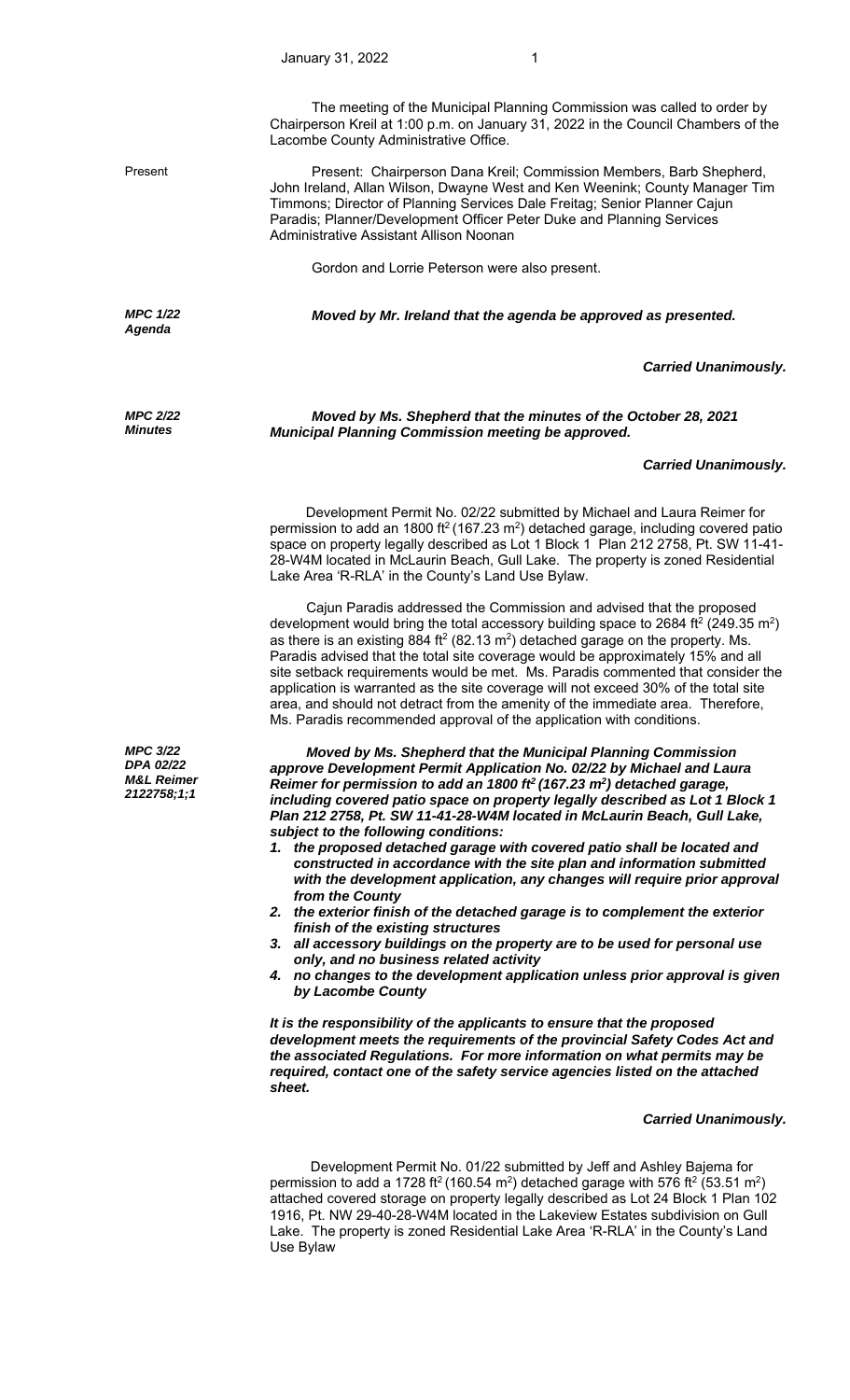*Moved by Mr. Wilson that the Municipal Planning Commission approve Development Permit Application No. 01/22 submitted by Jeff and Ashley Bajema for permission to add a 1728 ft2 (160.54 m2) detached garage with 576 ft2 (53.51 m2) attached covered storage on property legally described as Lot 24 Block 1 Plan 102 1916, Pt. NW 29-40-28-W4M located in the Lakeview Estates subdivision on Gull Lake, subject to the following conditions:* 

- *1. the proposed detached garage with covered storage shall be located and constructed in accordance with the site plan and information submitted with the development application, any changes will require prior approval from the County*
- *2. the exterior finish of the detached garage is to complement the exterior finish of the existing structures*
- *3. all accessory buildings on the property are to be used for personal use only, and no business related activity*
- *4. no changes to the development application unless prior approval is given by Lacombe County*

*It is the responsibility of the applicants to ensure that the proposed development meets the requirements of the provincial Safety Codes Act and the associated Regulations. For more information on what permits may be required, contact one of the safety service agencies listed on the attached sheet.*

## *Carried Unanimously.*

 Development Permit No. 205/21 submitted by Gordon and Lorrie Peterson for permission to operate a riding and boarding facility, known as "Bella Coulee Acres" on Pt. NW 23-39-01-W5M, west of Blackfalds. The property is zoned Agricultural 'A' in the County's Land Use Bylaw.

 Peter Duke addressed the Commission and advised that the proposed business provides horse boarding with summer pasture and winter feed. Mr. Duke explained that there are three small buildings used for the business including a tack shed, granary and a barn for hay storage. The hours of operation are provided for horse owners with advance notice between 8:00 AM and 8:00 PM, seven (7) days a week and there are two on-site resident employees, and one resident off-site employee. Mr. Duke explained that the business expects to generate one to two vehicle trips per day as the horse boarding is generally done as longer term agreements with occasional visits by horse owners. Some of the equipment used in the business includes tractors, hay bine, rake, bailer, and hay wagon, as well as a horse trailer, truck and ATV.

 Mr. Duke advised that the County's Operations Department have no issues with the proposal; however, they have asked that a STOP sign be installed for the benefit of vehicles exiting the property. They have also noted that dust control would be the responsibility of the applicant should the traffic generated by this development warrant this measure.

Mr. Duke confirmed that the property is located just south of Aspelund Road on Range Road 1-2 and there is only one residence between Aspelund Road and the subject property. As mentioned by the Operations Department dust control could become an issue should the traffic generated by the business increase. The applicant would be responsible for the application of dust control to parties impacted by their development. The proposed business is an agricultural operation in nature, which is compatible with surrounding land uses and is expected to generate minimal traffic. For these reasons, staff believe the facility to be a suitable use of the lands and recommend approval of this application with conditions.

*Moved by Mr. Weenink that the Municipal Planning Commission approve Development Permit Application No. 205/21 submitted by Gordon and Lorrie Peterson for permission to operate a riding and boarding facility, known as "Bella Coulee Acres" on Pt. NW 23-39-01-W5M, west of Blackfalds, subject to the following conditions:* 

- *1. term of Development Permit to be for three (3) years*
- *2. business activities at the site shall adhere to the description of the business and site plan provided with the Development Permit Application.*

*MPC 4/22 DPA 01/22 J&A Bajema 1021916;1;24* 

*MPC 5/22 DPA 205/21 G&L Peterson Pt. NW 23-39-01-W5M*